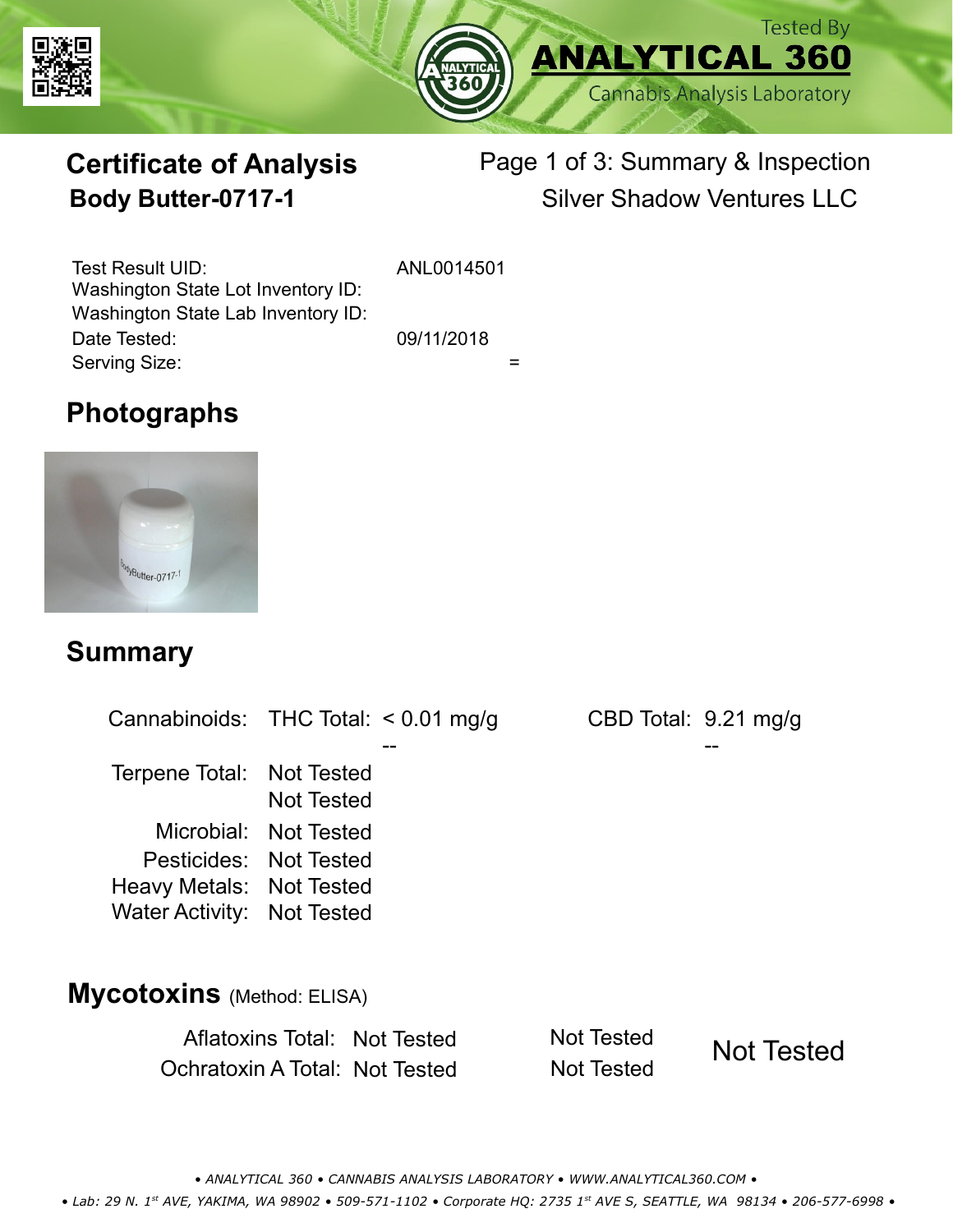



### **Certificate of Analysis** Page 2 of 3: Summary & Inspection **Body Butter-0717-1** Silver Shadow Ventures LLC

| Test Result UID:                   | ANL0014501 |
|------------------------------------|------------|
| Washington State Lot Inventory ID: |            |
| Washington State Lab Inventory ID: |            |
| Date Tested:                       | 09/11/2018 |
| Serving Size:                      |            |

#### **Potency Profile (Method: HPLC-DAD)**

|                                                                                                   | CBG-A                                                  | $< 0.01$ mg/g | -- |
|---------------------------------------------------------------------------------------------------|--------------------------------------------------------|---------------|----|
|                                                                                                   | <b>CBG</b>                                             | $< 0.01$ mg/g | -- |
|                                                                                                   | <b>CBG TOTAL</b><br>$(CBG-A * 0.878 + CBG)^1$          | $< 0.01$ mg/g | -- |
|                                                                                                   | $\Delta$ 9-THC-A                                       | $< 0.01$ mg/g | -- |
|                                                                                                   | $\Delta$ 9-THC                                         | $< 0.01$ mg/g | -- |
|                                                                                                   | $\Delta$ 9-THCV                                        | $< 0.01$ mg/g | -- |
|                                                                                                   | $\Delta$ 8-THC                                         | $< 0.01$ mg/g | -- |
|                                                                                                   | <b>CBN</b>                                             | $< 0.01$ mg/g | -- |
|                                                                                                   | <b>THC-TOTAL</b><br>(THC-A * 0.877 + THC) <sup>1</sup> | $< 0.01$ mg/g | -- |
|                                                                                                   | CBD-A                                                  | $< 0.01$ mg/g | -- |
|                                                                                                   | <b>CBD</b>                                             | 9.21 mg/g     | -- |
|                                                                                                   | CBDV-A                                                 | $< 0.01$ mg/g |    |
|                                                                                                   | <b>CBDV</b>                                            | $< 0.01$ mg/g | -- |
|                                                                                                   | <b>CBD-TOTAL</b><br>$(CBD-A * 0.877 + CBD)^1$          | 9.21 mg/g     | -- |
|                                                                                                   | CBC                                                    | $< 0.01$ mg/g | -- |
| <b>ACTIVATED-TOTAL</b><br>$(\Delta 9THC + 9-THCV + \Delta 8THC + CBN + CBD + CBDV + CBG + CBC)^2$ |                                                        | 9.21 mg/g     |    |
| <b>TOTAL DETECTED CANNABINOIDS</b><br>(CBDV TOTAL + THC TOTAL + CBD TOTAL + CBG TOTAL + D8THC +   |                                                        | $9.21$ mg/g   |    |

(CBDV TOTAL + THC TOTAL CBN + CBC + THCV)

1 - Cannabinoid totals are adjusted to account for the decarboxylation of the cannabinoid acids. The reported total is the amount of the activated cannabinoid that would be if all of the<br>carboxylic acid has been removed th

2 - Cannabinoids that have been activated through decarboxylation (curing/storage of flowers, or heating/cooking of edibles, tinctures, & concentrates)

*• ANALYTICAL 360 • CANNABIS ANALYSIS LABORATORY • WWW.ANALYTICAL360.COM •*

 *• Lab: 29 N. 1st AVE, YAKIMA, WA 98902 • 509-571-1102 • Corporate HQ: 2735 1st AVE S, SEATTLE, WA 98134 • 206-577-6998 •*